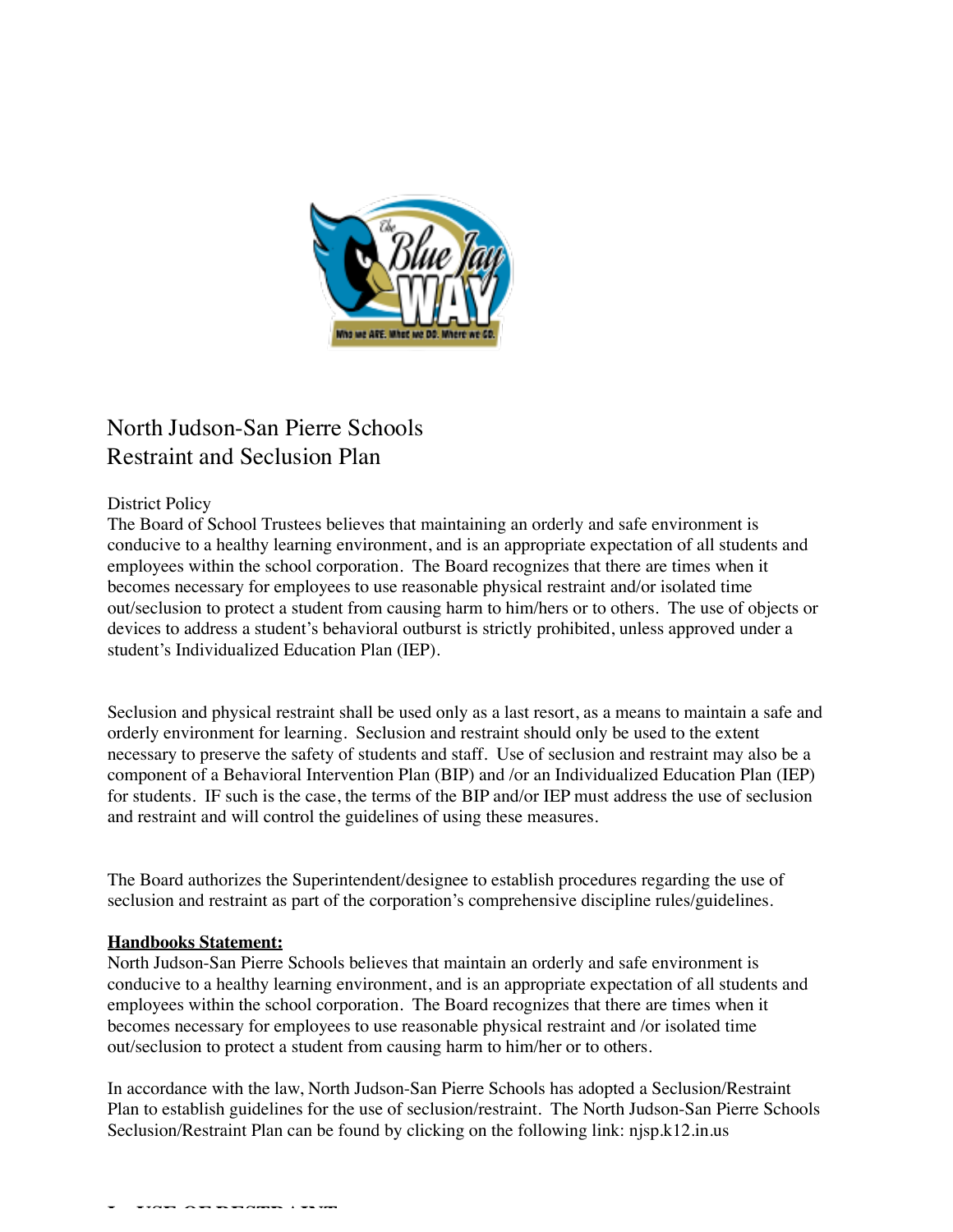# **I. USE OF RESTRAINT**

A. Restraint shall be used only as a last resort when a student is displaying physical behavior that presents substantial imminent risk of injury to the student or others.

B. Restraint shall be employed only as a last resort after other methods of de-escalating a dangerous situation have been attempted without success.

C. Any regularly used timeout procedure shall be documented and agreed upon in a student's BIP and/or IEP.

D. Restraint shall be employed only be staff members who have received crisis intervention training by the school in the use of restraint procedures with the following exceptions:

1. Other school personnel may employ restraint procedures only in rare and clearly unavoidable emergency circumstances when fully trained school personnel are not immediately available. Untrained staff shall request assistance from trained staff as soon as possible.

2. Restraint of a student shall be conducted in a manner consistent with the techniques prescribed in the crisis intervention training program.

E. Restraint shall last only as long as is necessary for the student to regain behavioral stability and the risk of injury has ended, usually a matter of minutes.

F. The degree of restriction employed must be in proportion to the circumstances of the incident, the size and condition of the student, and the potential risks for injury to the student.

G. Mechanical or chemical restraints are not authorized in school.

H. Prone or supine forms of restraint are not authorized and shall be avoided.

I. Restraint or seclusion shall never be used in a manner that restricts a child's breathing or harms the child.

J. Every instance in which restraint or seclusion is used shall be carefully, continuously and visually monitored to ensure the appropriateness of its use and safety of the child, other children, teachers, and other personnel.

# **II. WHEN RESTRAINT PROCEDURES SHALL NOT BE EMPLOYED**

A. Restraint shall not be used unless there is imminent risk of injury to the student or others.

- B. A verbal threat or verbally aggressive behavior does not itself indicate an imminent risk of injury and shall not result in restraint.
- C. Destruction or damage to property does not constitute a risk of imminent injury unless in doing so is a risk of injury to the student or others is created.
- D. When known medical or physical condition of the student would make the restraint procedures dangerous for the student e.g. students with heart or circulatory conditions, asthma, etc.) they shall not be employed.
- E. Restraint shall never be used as a punishment or to force compliance with staff commands.

# **III. USE OF SECLUSION**

- A. Seclusion shall be used only when a student is displaying physical behavior that presents substantial imminent risk to the student or others, and the threat could be diminished if the student was in a safe environment away from other students and staff.
- B. Any regularly used seclusion procedure shall be documented and agreed upon as part of a student's BIP and/or IEP.
- C. Seclusion shall be employed only as a last resort after other methods of de-escalating a dangerous situation have been attempted.
- D. Seclusion shall be used only as long as necessary and shall be discontinued when the student is no longer an imminent threat to self and/or others.
- E. Seclusion shall be employed only by staff members who have received specific NJ-SP Schools approved crisis intervention training in the use of seclusion procedures.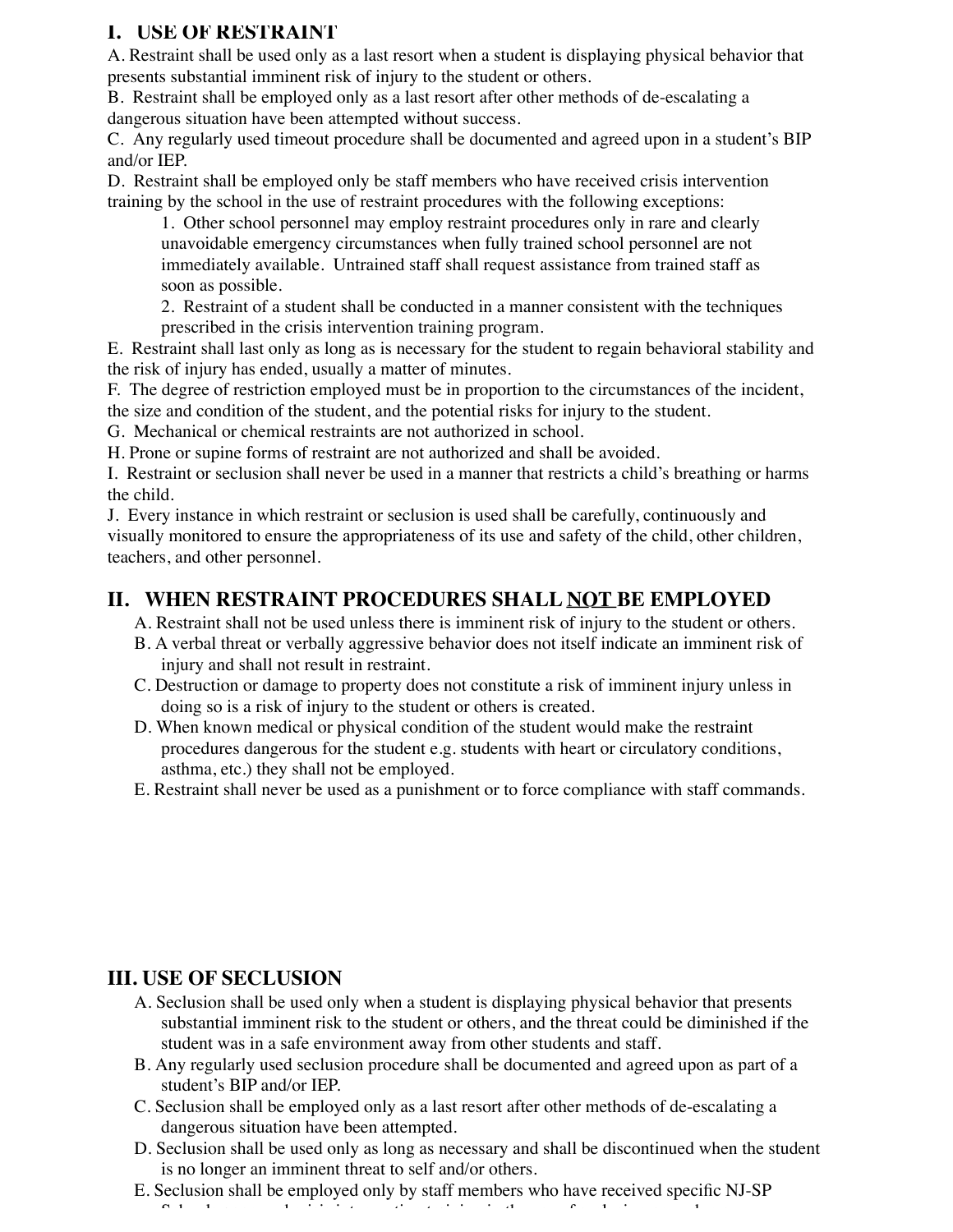Schools approved crisis intervention training in the use of seclusion procedures.

- F. Seclusion must be used only when the student can safely be transported to the seclusion environment by trained staff members using appropriate techniques based on crisis intervention training.
- G. Timeout procedures that do not constitute seclusion are permitted in school.
- H. All seclusion environments shall be inspected and:
	- 1. Be of reasonable size to accommodate the student and at least one adult.
	- 2. Be of reasonable size to permit students to lie or sit down.
	- 3. Have adequate ventilation including heat and air conditioning as appropriate.
	- 4. Have adequate lighting.
	- 5. Be free of any potential or predictable safety hazards such as electrical outlets, equipment, and breakable glass.
	- 6. Permit direct continuous visual auditory monitoring of the student.
	- 7. Permit automatic release of any locking device if fire or other emergency in the school exists.
	- 8. Shall meet current fire and safety codes.

# **IV. WHEN SECLUSION PROCEDURES SHALL NOT BE EMPLOYED**

- A. When the substantial imminent risk of injury no longer exists.
- B. When known medical or physical condition of the student would make seclusion procedures dangerous for that student (e. g. students expressing suicidal thoughts, students with heart or circulatory conditions, asthma, or other conditions).
- C. Seclusion shall never be used unless a staff member can continuously monitor the student for visual or auditory signs of physiological distress, and communicated with the student.
- D. Seclusion shall never be used as a punishment, or to force compliance with staff commands.

# **V. TIMEOUT**

Time-out is a behavior reduction procedure in which access to reinforcement is withdrawn for a certain period of time. Timeout occurs when the ability of a student to receive normal reinforcement in the school environment is restricted. Time out shall be both developmentally and behaviorally appropriate and shall be short induration. Any regularly used timeout procedure shall be documented and agreed upon in a student's BIP and/or IEP.

# **VI. INFORMING PARENTS AND GUARDIANS**

As soon as possible after any such use of time out, restraint and/or seclusion, the parents or guardian will be informed when any of these actions have occurred and will be provided with a detailed account of the incident including the circumstances that led to the use of timeout, restraint and/or seclusion.

# **VII. TRAINING**

- A. North Judson-San Pierre Schools will provide all staff members with basic training about conflict de-escalation procedures, the dangers of restraint and seclusion, and procedures for contacting fully trained and certified staff when behavioral crises occur.
- B. This training will be recurrent and will be provided to new staff.
- C. A core group of appropriate personnel will be trained in each building in crisis intervention techniques (Crisis Team) which will include the use of restraint and seclusion procedures. Recurrent training will be provided.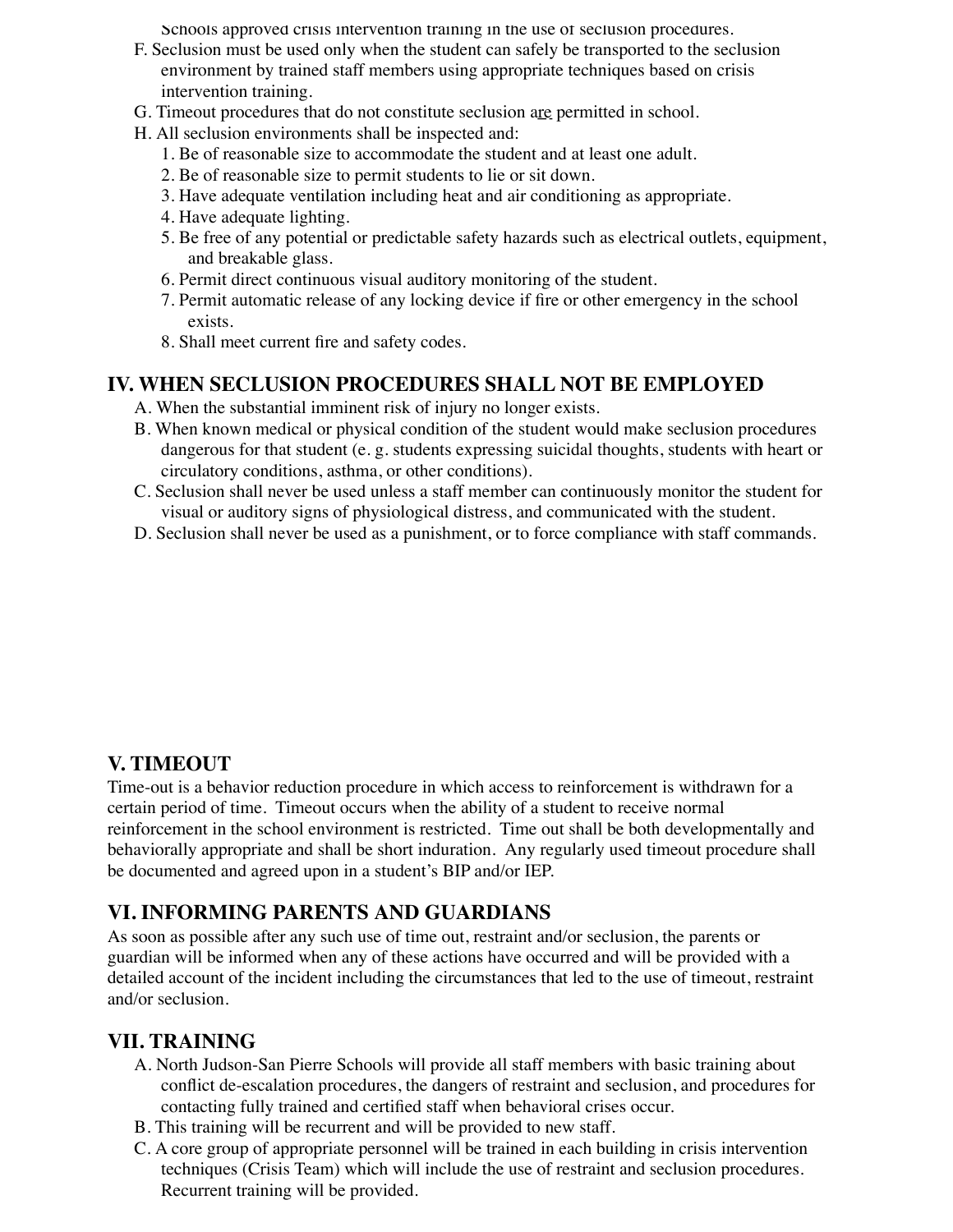# **VIII. REPORTING, DOCUMENTING AND DEBRIEFING REQUIREMENTS**

- A. Immediately after the student has restored emotional and behavioral control following the use of restraint and/or seclusion, a staff member not involved with the incident shall examine the student to ascertain if any injury has been sustained during the restraint and seclusion.
- B. The building or designee will attempt to notify the parent/guardians as soon as possible (not later than the end of the school day or as soon as practical on the day on which the restraint or seclusion occurs.) If the administrator cannot reach the parent he/she may send home a paper copy of the incident report via US Mail.

The building administrator or designee will communicate with the parent/guardian:

- 1. The student's current physical and emotional state and
- 2. Strategies to assist the parent/guardian in dealing with the residual effects of the incident.

C. Log Entry Report

- 1. Staff involved in the used of seclusion or restraint will complete a log entry in the PowerSchool, student information system, as soon as practical after the use of seclusion or restraint.
- 2. The building administrator or designee will send a copy of the written report to the parent or guardian documenting the use of restraint or seclusion, and will place a copy of the report in the student's file.

- 3. A copy of the log entry report shall also be sent to a designated administrator.
- D. A minimum of the following will be included in the log entry created after each instance of restraint or the use of seclusion:
	- 1. Student's name;
	- 2. The date, time and location of the incident;
	- 3. The duration of any restraint or seclusion, or the beginning and ending times of the restraint and/or seclusion
	- 4. A description of any relevant events leading up to the incident;
	- 5. A description of any interventions used prior to the implementation of restraint or seclusion;
	- 6. A description of the incident and /or student behavior that resulted in implementation of the restraint or seclusion inclusion a description of the danger of injury which resulted in the restraint or seclusion;
	- 7. A log of the student's behavior during restraint or seclusion, including a description of the restraint techniques(s) used and any other interaction between the student and staff;
	- 8. A description of any injuries to students, staff, or others or property damage;
	- 9. A list of the school personnel who participated in the implementation, monitoring, and supervision of restraint or seclusion and whether they had training related to restraint or seclusion;
	- 10. The date and time on which the parent or guardian was notified;
- E. Data on students that have a BIP and/or IEP may be kept in a private location and shared with parents based on agreed upon intervals.
- F. Each staff member involved in an incident will engage in debriefing or processing sessions (s) In order to determine what could have been done to prevent the future need for use of restraint or seclusion for the specific student and for other students in similar situations.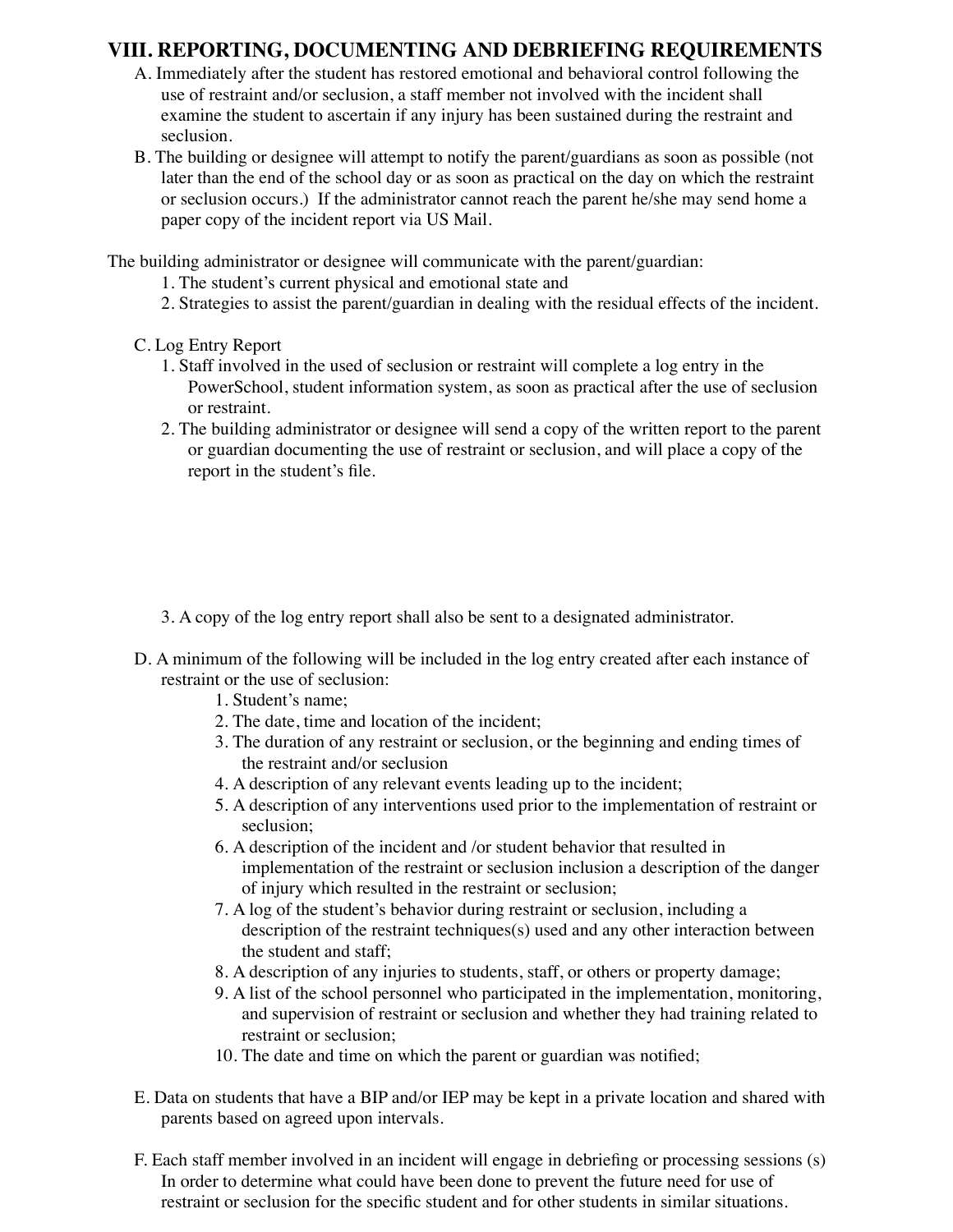Also with assistance from staff, the student will process the event at the earliest appropriate time.

restraint or seclusion for the specific student and for other students in similar situations.

### **IX. Issues related to Special Education & IEP/BIP Implementation:**

- 1. The Seclusion & Restraint (S/R) is not a special education law, but applies to all students.
- 2. The S/R law refers to Behavior Intervention Plans and uses the exact same definition of a BIP as used in Article 7. Therefore, any BIP in a student's IEP is the same BIP referred to in the S/R plan.
- 3. The North Judson-San Pierre S/R plan limits the use of S/R "as a last resort when a student is displaying physical behavior that presents substantial imminent risk of injury to the student or others."
- 4. Definition of imminent from Merriam-Webster Online Dictionary: ready to take place; *especially:* hanging threateningly over one's head.
- 5. Based on the law and the North Judson-San Pierre plan, S/R cannot be used as an intervention except when there is an imminent danger of physical harm. The legal questions that follows are:
	- a. Are there any situations where an IEP/BIP trumps the S/R/ restriction?
	- b. Are there any situations where a student with and IEP/BIP can be secluded/restrained as an intervention or a preventive measure to avoid a potential or likely situation of physical harm?
- 6. Answer:
	- a. This is a new law and has not been tested yet so these questions have not been clearly answered yet, but may eventually be answered through case law.
	- b. Federal law is supreme over state law. IDEA is a federal and the S/R law is an Indiana law.
	- c. IDEA requires Individual Education Plans, so it is *possible* that a student's BIP could include S/R as an intervention or preventive measure if a case conference committee includes S/R in a BIP.
	- d. However, in light of the Indiana law, use of S/R should be scrutinized and only included in BIPs very thoughtfully.

Other Areas to address:

A. Special Education staff should be aware of the PBIS plans/teams available for all students and us PBIS for all special education students as the first way to address behavior.

D. This would also be an opportunity to makes sure all BIPs:

- B. Special education teachers should only consider including Seclusion/Restraint in BIPs as a last resort.
- C. In light of the new law, all Teachers of Record should review all current IEP/BIPs prior to the end of the school year to determine if any IEP/BIPs are in conflict with the new Indiana law. If there are conflicts, these should be reviewed to determine if the BIP needs to be revised prior to July 1, 2017.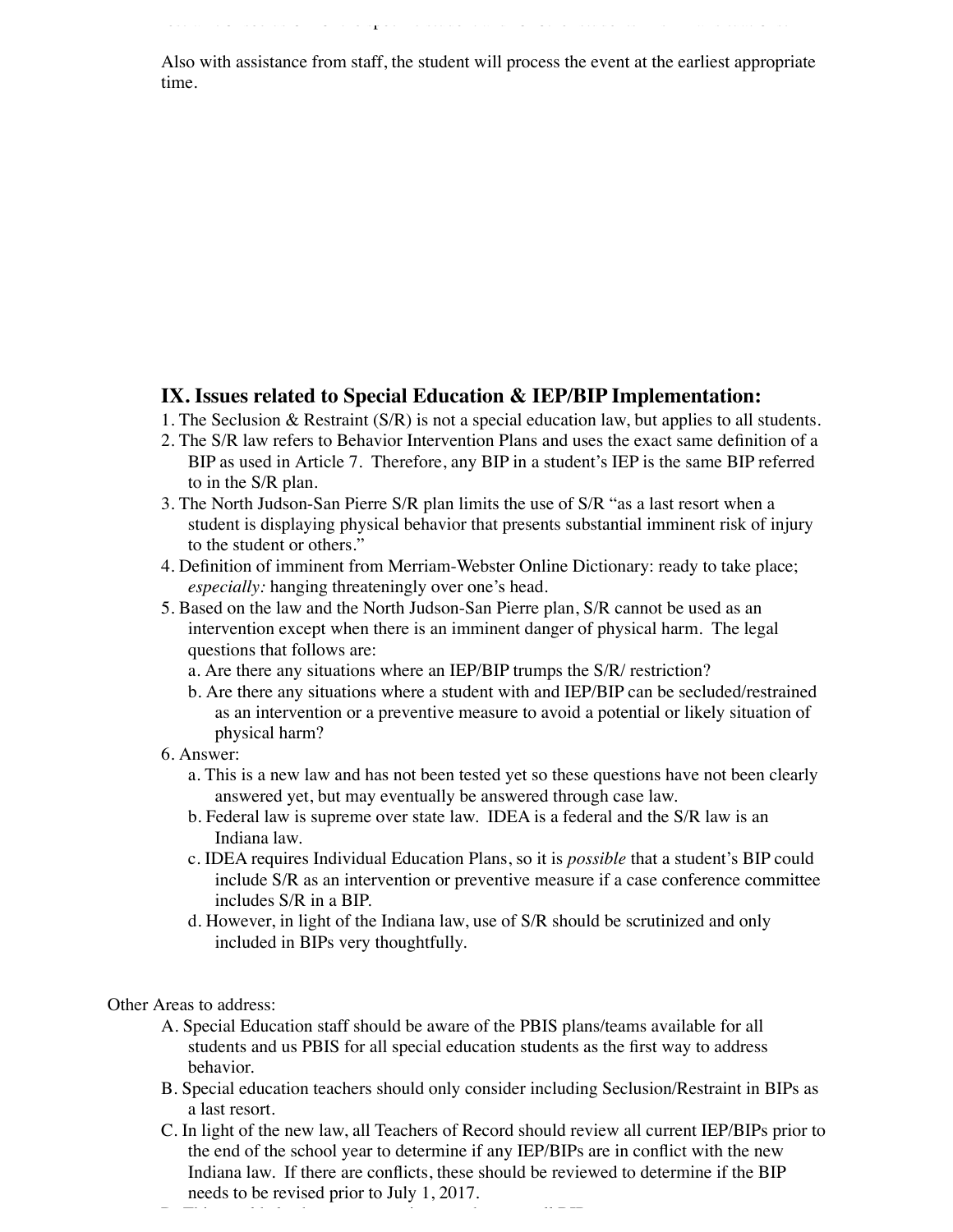D. This would also be an opportunity to makes sure all BIPs:

- a. Are based on Functional Behavioral Assessments (FBAs) that identify the function of the behavior and were used to develop a BIP for the student.
- b. Contain all of the required components of BIPs including:
	- i. Positive interventions and supports, and other strategies to:
		- 1. Address the behavior; and
		- 2. Maximize consistency of implementation across people and settings in which the student is involved.
	- ii. If applicable, the skills that will be taught and monitored in an effort to change a specific pattern of behavior of the student.
	- iii. The BIP seeks to maximize consistency across people and settings in which the student is involved.

## **X. Annual Review, Planning Process and Oversight**

A. North Judson-San Pierre Schools' administrator (or designee) will be designated as coordinator of data, planning and oversight of the use of restraint or seclusion procedures in North Judson-San Pierre Schools.

B. Each North Judson-San Pierre School shall conduct an annual review of all individual

and program-wide data associated with this policy. Upon review of the data, the Committee shall identify any issues and /or practices that require further attention/training and provide

written recommendations.

C. the Committee can recommend review of the training program to ensure the most current knowledge and techniques are reflected in the training curriculum.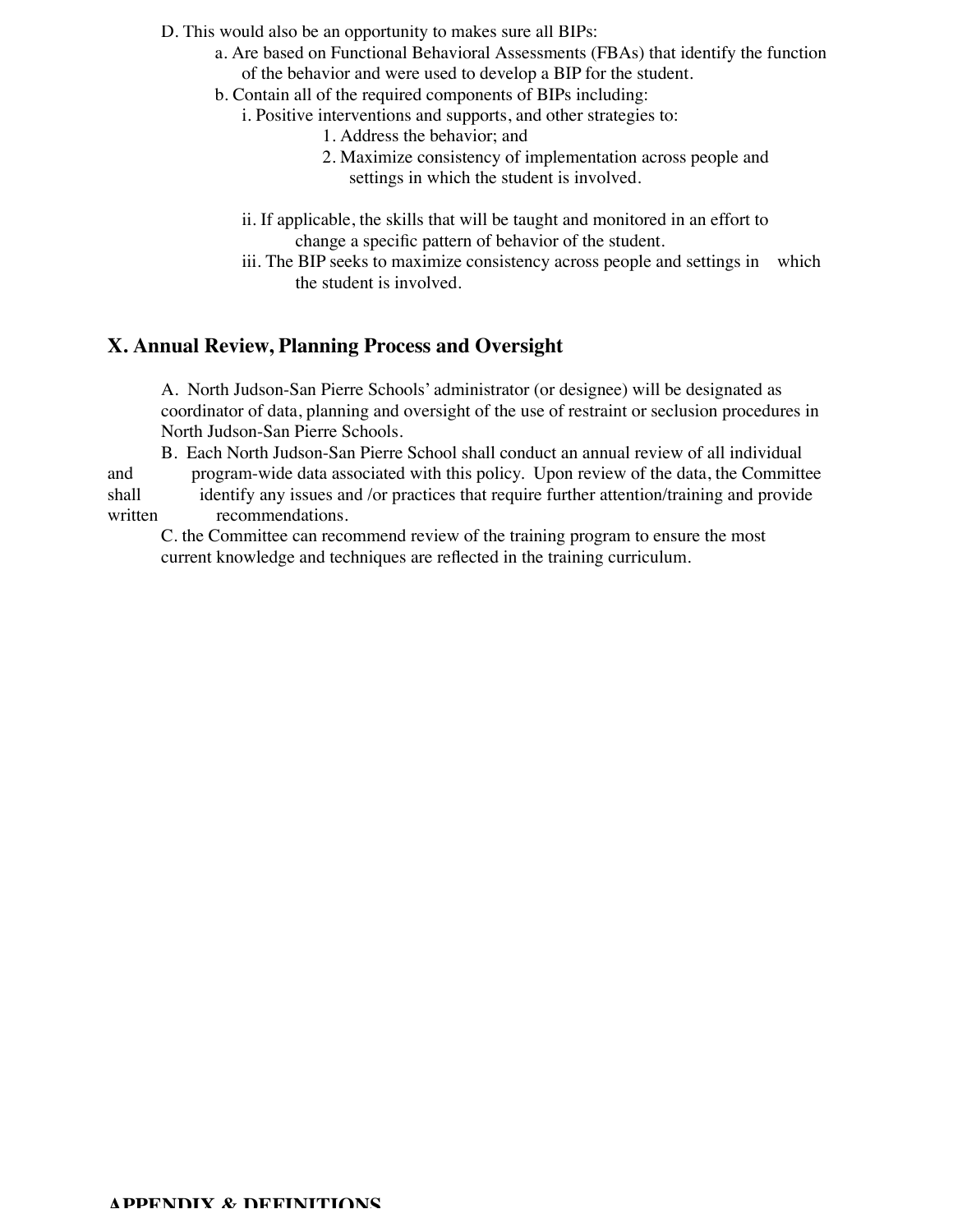#### **APPENDIX & DEFINITIONS**

Behavioral Intervention Plan: a plan that is agreed upon by the case conference committee (CCC) and incorporated into a student's individualized education program (IEP) and that, a minimum, describes the following:

- (1) The pattern of behavior that impedes the student's learning or learning of others.
- (2) The purpose or function of the behavior as identified in a functional behavioral assessment.
- (3) The positive interventions and supports, and other strategies, to:
	- (A) address the behavior; and
	- (B) maximize consistency of implementation across people and settings in which the student is involved.
- (4) If applicable, the skills that will be taught and monitored in an effort to change a specific pattern of behavior of the student.

The behavioral intervention plan seeks to maximize consistency of implementation across people and settings in which the student in involved.

**Chemical Restraint**: the administration of a drug or medication to manage a student's behavior or restrict a student's freedom of movement that is not a standard treatment and dosage for the student's medical or psychiatric condition.

**Coping Skills:** Removing a student from the area to another part of the same classroom in order to allow him/her to utilize coping skills that have been taught to the student.

Crisis Intervention Training: training provided to selected staff members which addresses how to deal with aggressive, violent or out-of-control behaviors. It includes specific techniques for restraint and seclusion and could result in certification of the individuals who complete the training.

**De-Escalation:** causing a situation to become more controlled, calm, and less dangerous, thus lessening the risk for injury to someone.

**Employee:** all paid school staff, volunteers, contract employees, consultants or any other agents of the school or corporation.

**Functional Behavior Assessment:** ongoing process of gathering information that can be used to hypothesize about the function of student behavior. The analysis provides the information necessary to develop an intervention plan.

**Imminent:** likely to happen right away: within a matter of minutes.

**Mechanical Restraint:** the use of (1) a mechanical device; (2) a materials, or (3) equipment attached ore adjacent to a student's body that the student cannot remove and that restricts the freedom of movement of all or part of the student's body or restricts normal access to the student's body. The term does not include (1) mechanical devices; (2) a material, or

(3) equipment used as prescribed by a doctor.

**Physical Restraint:** physical contact between a school employee and a student in which the student unwillingly participates and that involves the use of a manual hold to restrict freedom of movement of all or part of a student's body or to restrict normal access to the student's body. The term does not include (1) briefly holding a student without undue force in order to calm or comfort the student, or to prevent unsafe behavior, such as running into traffic or engaging in a physical altercation, (2) physical escort, or (3) physical contact intended to gently assist or prompt a student in performing a task or to guide or assist a student from one area to another.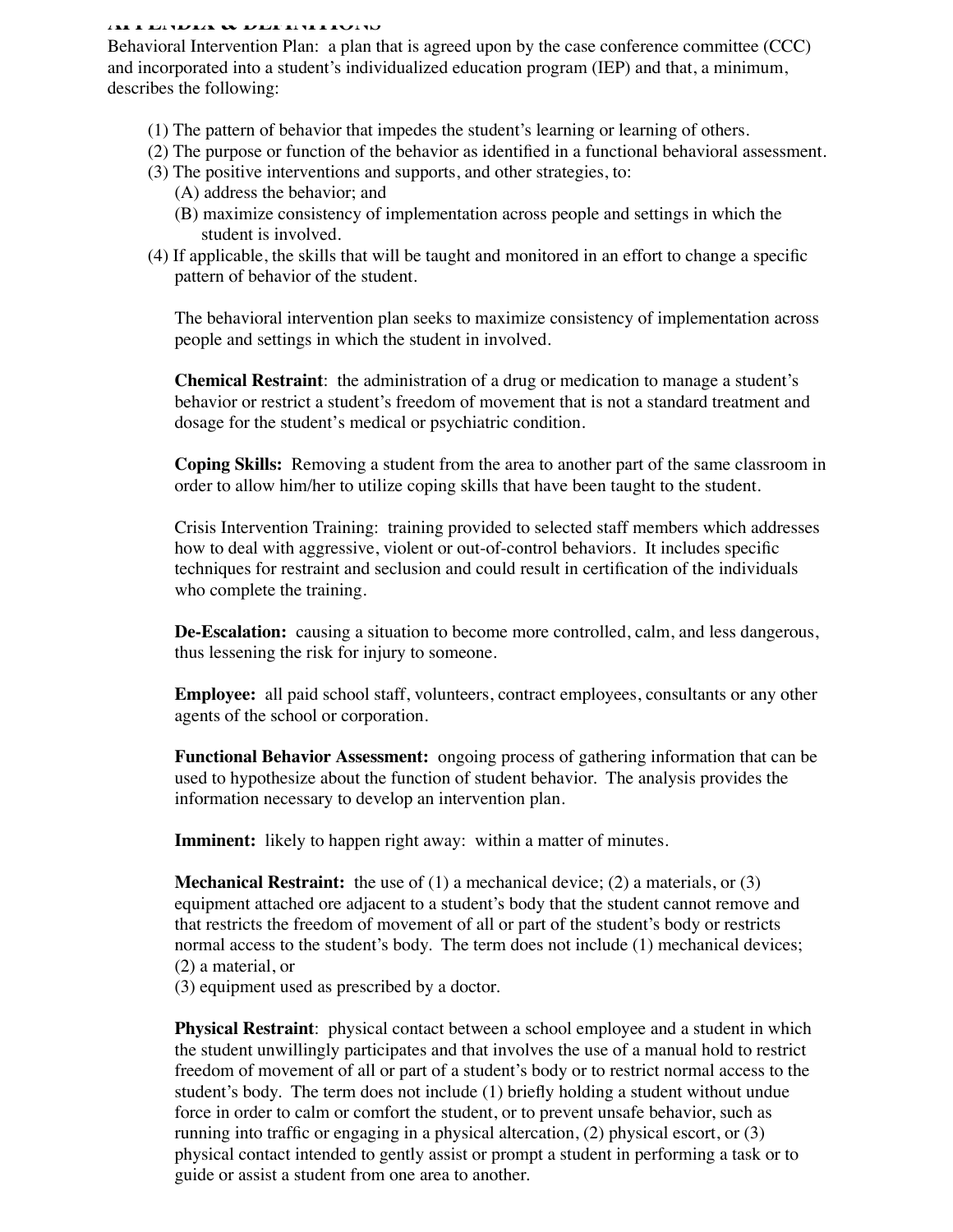**Prevention and Conflict De-escalation Training:** training which is provided broadly to school staff on how to prevent, defuse and de-escalate potential behavioral crisis situations.

**Positive Behavior Intervention and Support:** a systematic approach that uses evidencebased practices and data-driven decision making to improve school climate and culture, and includes a range of systematic and individualized strategies to reinforce desired behavior and diminish recurrence of problem behavior to achieve improved academic and social outcomes and increase learning for all students.

**Prone Physical Restraint:** person held face down lying on their stomach on a horizontal surface such as the floor.

**Seclusion:** the confinement of a student alone in a room or area from which the student physically is prevented from leaving. The term does not include a supervised timeout or a scheduled break, as described in a student's individualized education program, in which an adult is continuously present in the room with the student.

**Staff:** all paid school staff, volunteers, contract employees, consultants or any other agents of the school corporation.

**Supine Physical Restraint:** a person held face up on their back on a horizontal surface such as the floor.

**Timeout:** means a behavior reduction procedure in which access to reinforcement is withdrawn for a certain period of time. Timeout occurs when the ability of a student to receive normal reinforcement in the school environment is restricted. Timeout shall be both developmentally and behaviorally appropriate and shall be short in duration.

**Substantial Risk:** situation where there is serious, imminent threat of bodily harm and where there is the immediate ability to enact such harm.

**Staff Trained in Crisis Intervention:** individuals who successfully complete and maintain certification in a training program that results in acquisition of skills to prevent restraints

evaluate risk of harm in an individual situation, use approved restraint techniques and monitor the effect of the restraint.

**Parent or guardian:** the student's parent, legal guardian, surrogate parent or student over the age of 18.

### **CPI De-escalation Techniques:**

Effective de-escalation techniques include multiple levels, with each level giving students the opportunity to make good choices. It is important to note that for disruptive behavior requiring more restrictive interventions, once the behavior begins to de-escalate, transition to less restrictive forms of timeout may make the return to regular classroom activities easier for the student.

Level I – Student is showing signs of anxiety (crying, tapping pencil, turning colors, etc. …)

Be Supportive: (Remember you can't force the student to do anything)

- A. Be (or have aide/associate) available to counsel, provide on-to-one assistance to the student by asking "how can I help you?" or a similar statement.
	- a. Do not touch the student.
	- b. Do not scold/punish the student.
	- c. Do not extend one-way conversation to the student.
- B. If the anxiety is related to school work modify/change student's assignment to get him or her re-involved with learning. Select a task that will provide immediate